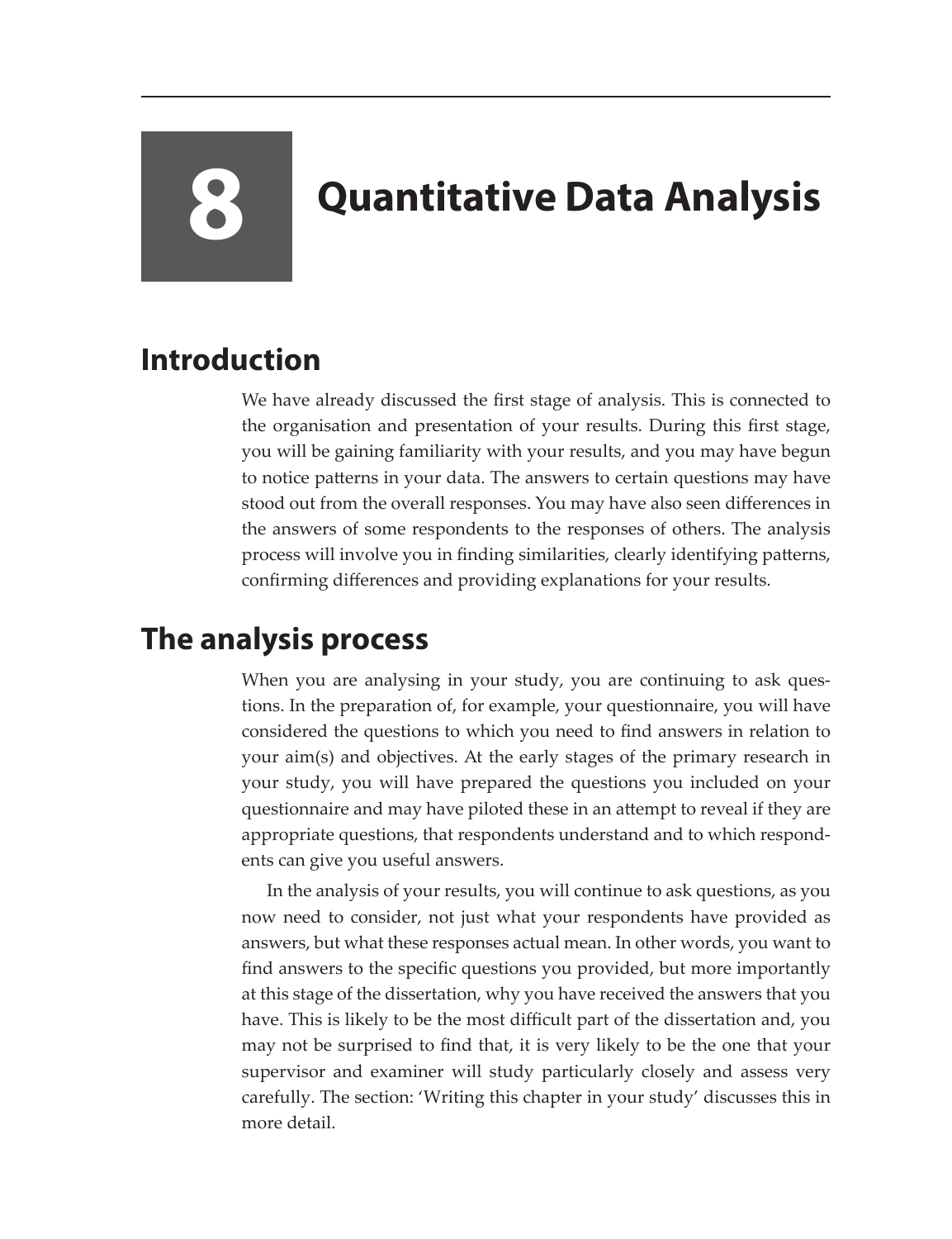In the conducting of your analysis, you are attempting to explain your results (this is mainly trying to answer the question why?) so that you can get a better understanding of them. However, in attempting to understand your results the key process in which you are involved is *comparison*. Analysis is largely a process of comparison, and in your dissertation will involve:

- comparison between the answers of one respondent to each of the questions on, for example, a questionnaire;
- comparison between answers given by different respondents to each of the specific questions on the questionnaire; and
- comparison between your primary research and literature, including the research already published on the topic you are researching.

Conducting your analysis is likely to be the most important process that is required in your dissertation. The reason for this is that, through the processes of comparison outlined above, you will be attempting to answer the question 'What do my results actually mean?'

However, the approach you take to analysing your data will depend very much on the type of data you have collected. Also remember, as stated in Chapter 3, that it is always a good idea to decide on how you will analyse your data before you actually start to collect it, although this is not always done by students.

### **Questionnaire analysis**

Probably the most common technique used by very many students, requiring quantitative analysis, is a questionnaire survey. Certainly, if your survey is made up mostly or completely by closed-ended questions, then it is feasible to analyse it in a quantitative manner. The first stage of quantitative analysis involves converting your responses into some kind of numeric form. In its simplest form this can mean for example, actual 'real' totals of respondents in a specific response category. The variety of questions on a survey means that there are a number of ways of displaying the results. The presentation of data requires the processes of summarising and organising material. This process of displaying actual figures from a summary of responses, and also converting these to percentages, has been discussed in Chapter 7 in relation to how to present your results. Likewise, the use of various diagrams (bar charts, pie charts and graphs) to present your results has also been discussed. However, as a reminder, it is important to be aware that actual numbers of respondents and responses to specific answers can be shown, although these are frequently converted to percentages, so that it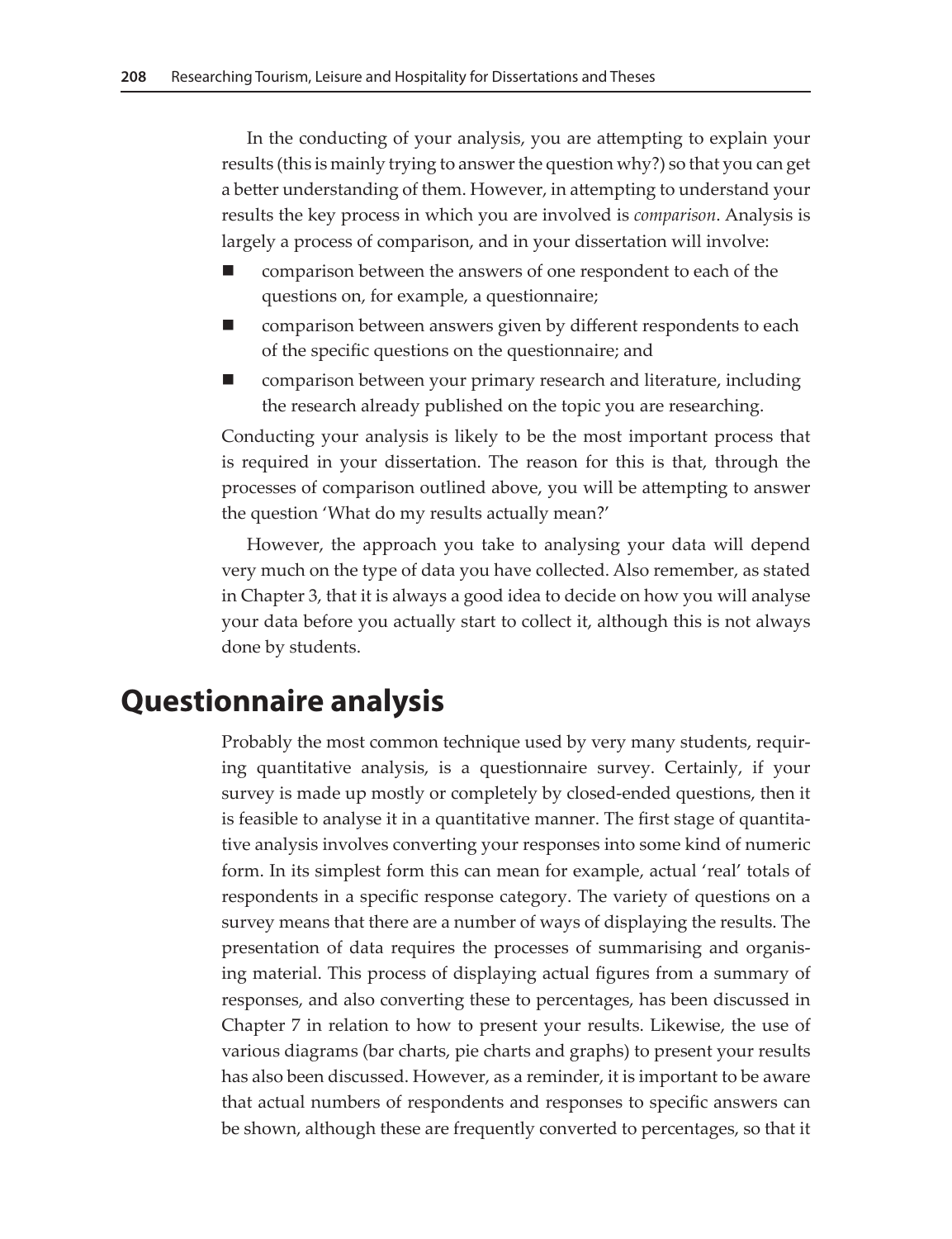is easy to compare results for different but related questions on the survey. Using percentages can also make it possible to compare your results with results from published sources including those in your literature review. Closed-ended questions such as the 'Yes/No' type can be displayed as percentages, while more complex closed-ended questions can be displayed using bar charts and/or pie charts. Some data may be appropriate to show as line graphs, or scatter graphs.

However, the presentation and mere summarising of your results is not what is required in the analysis chapter. It may be the first stage of analysis, but there is much more to do in attempting to answer the vitally important questions: What do the results mean? The following section discusses how you can answer this.

#### **What do your results mean?**

Some of your questions may involve factual information, including demographic-type questions where you will have asked for information on, for example, gender, age, income levels, education and place of residence. This will certainly be the case if you have attempted to achieve a representative sample and may have used some of these demographic factors to achieve this sample. Note that some of the questions you used to gather such information may have been in the form of checklists or 'tick box' type questions, but the common factor is they were intended to gather factual information and were closed-ended. Nevertheless, whatever the format of the closedended question, the comparison process here involves the comparison of answers from certain types of respondents to those of others and you may notice differences between some respondents' answers. For example:

- men may give different answers compared with women;
- older respondents may give different responses compared with younger ones;
- those with high education qualifications may give different responses to those with lower qualifications;
- some nationalities may give different responses compared to other nationalities.

It is also possible that respondents from the different groups indicated above may provide very similar responses, but you will not know until you study the responses carefully. Nevertheless, it is important to be aware that the process of comparison involves looking for similarities, as well as differences, and these similarities can be just as important as differences.